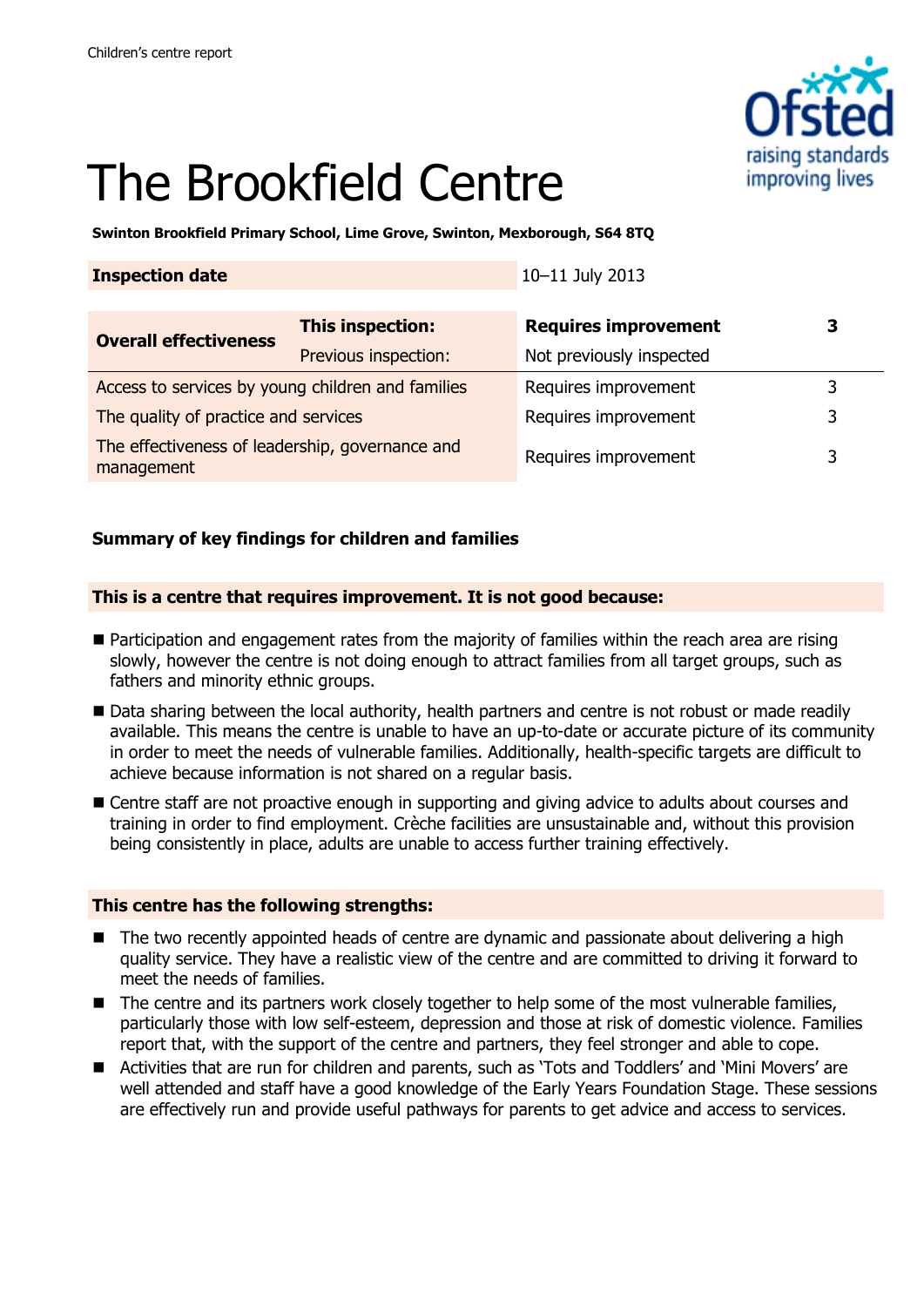#### **Information about this inspection**

The inspection of this children's centre was carried out under Part 3A of the Childcare Act 2006 as amended by the Apprenticeships, Skills, Children and Learning Act 2009.

This inspection was carried out by two additional inspectors.

The inspectors held meetings with one of the acting heads of centre, centre staff, representatives from the local authority and from partner organisations in health, education, children's social care services, adult education, the Chair and members of the advisory board. There were discussions with parent volunteers and users of the centre. Parents' evaluations of activities were looked at by the team.

The inspectors visited all the rooms in the centre, a 'Tots and Toddler' session in the crèche room and the outdoor area.

They observed the centre's work, and looked at a range of relevant documentation such as the centre's evaluation of its effectiveness and its development planning.

#### **Inspection team**

Emily Wheeldon **Additional Inspector**, Lead Inspector **Joan Cawdron Additional Inspector** Additional Inspector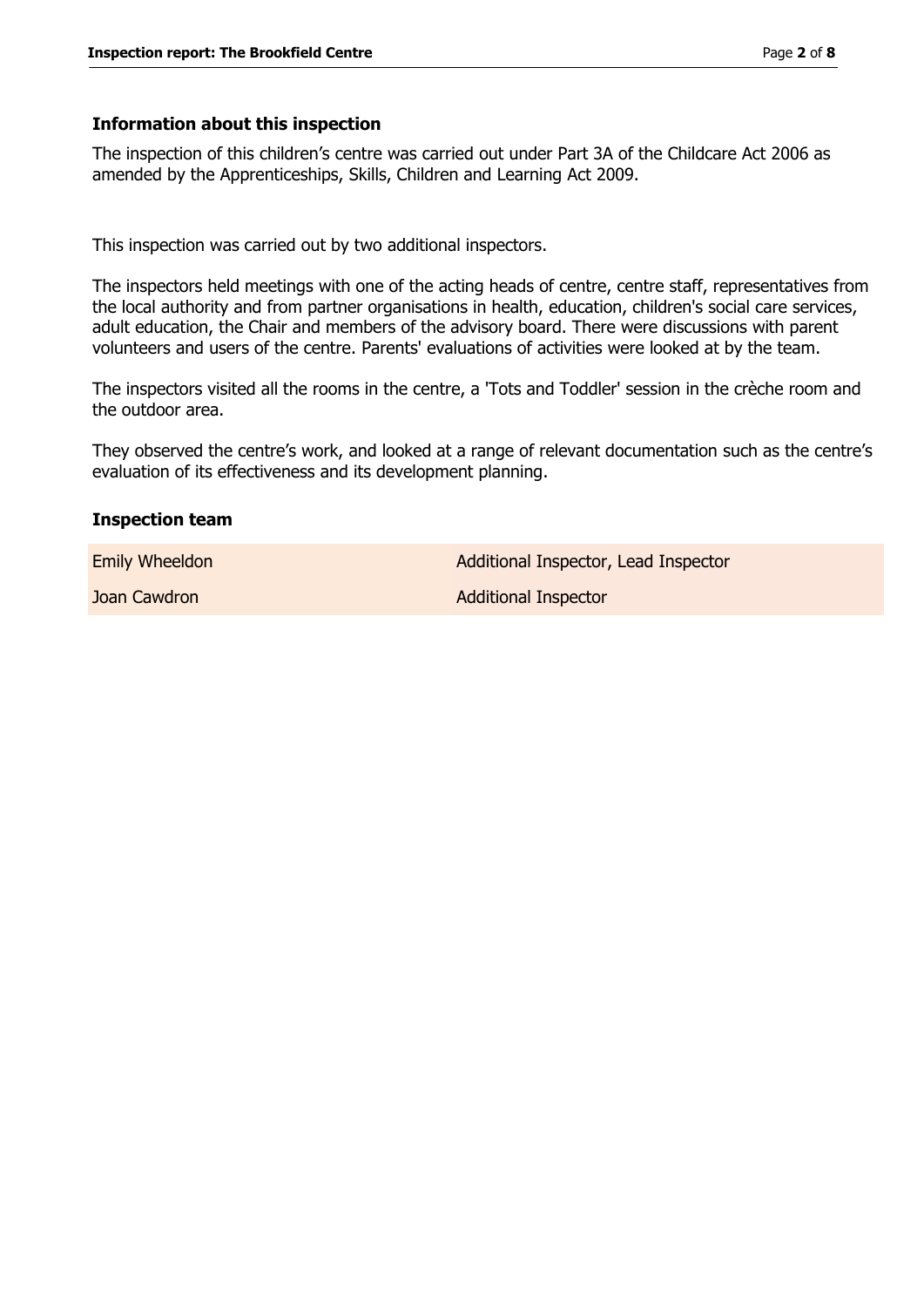#### **Full report**

#### **Information about the centre**

The Brookfield Centre was designated in 2009. It is a stand-alone, phase two centre set within the grounds of Swinton Brookfield Primary School. The centre is managed by the governing body of the school on behalf of Rotherham Borough Council. An advisory board supports the centre and has a Chair who is from the governing body. The centre is run by two acting heads of centre who are also lead teachers for the authority and work on a job-share basis. The centre provides the full core purpose and has a multi-agency base within the same building. The range of services comprises: health services, social care, family play sessions, parenting programmes, a work club, adult education and outreach services. Many take place in community venues and local schools.

There are 871 children aged under five years within the area, of whom 636 live within areas identified as among the top 30% most deprived in the country. There are significant issues related to high unemployment, dependency on benefits, depression, substance misuse, domestic violence, other crime and low levels of literacy and numeracy. The majority of families are White British and a small proportion belong to minority ethnic groups. There are high numbers of lone parents, and a few families with disabled children or parents. Children's skills on entry to early years provision are well-below expectations for their age.

The centre is linked to Swinton Brookfield Primary School. Its most recent inspection report can be found on our website: www.ofsted.gov.uk.

#### **What does the centre need to do to improve further?**

- Work with the local authority and health partners to improve the sharing of data.
- Ensure that the large majority of families from target groups access services by, in particular, increasing participation rates for children from minority ethnic groups and fathers.
- Ensure centre staff are more proactive in supporting adults to access further training by:
	- improving access to adult learning and training
	- providing additional guidance and support for finding work
	- developing further, and sustaining, crèche facilities when adult training is being delivered.

#### **Inspection judgements**

#### **Access to services by young children and families** Requires improvement

- Relevant data are not always shared effectively between the local authority, health partners and the centre. This means that the centre does not have an accurate enough picture of the community to target its work on increasing access for those most in need. For example, precise information about the number of local disabled children is unknown. Information about health-related targets is also difficult to get hold of and so the centre cannot realistically evaluate or measure the impact it is having on the lives of families.
- The centre and its partners do good work with the families they know about, however, this is not the large majority within the area. Outreach workers and lead teachers design sessions to attract different target groups, such as forest activities for fathers, however, not enough are accessing these, especially among minority ethnic groups and fathers.
- Children and families access a range of services when they participate in groups or are in regular contact with the centre. Good quality stay-and-play and baby clinic sessions are well attended, with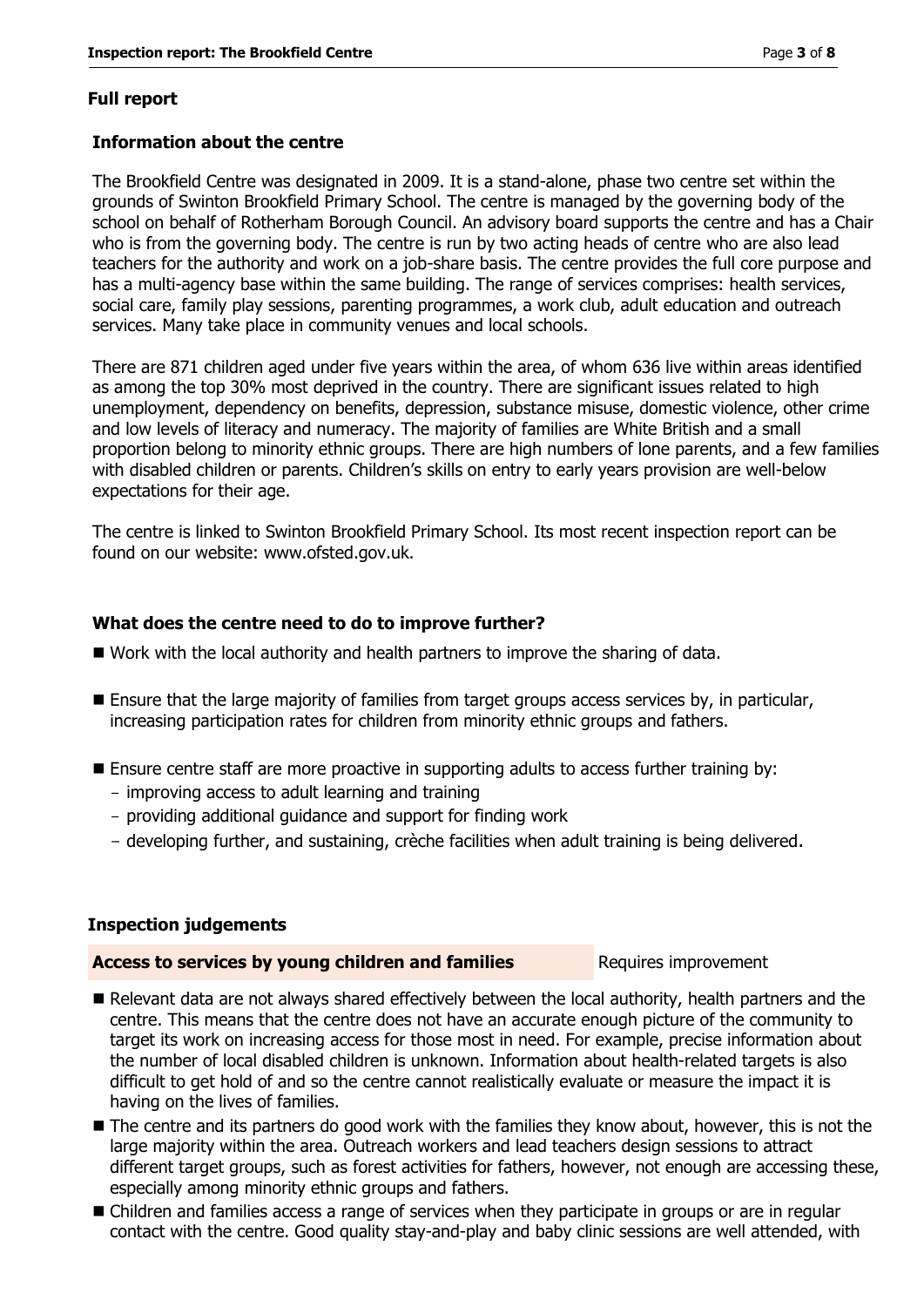centre staff and health visitors at hand to support families who need advice. For example, they give advice about parenting skills and developing children's communication and language skills. Centre staff and health visitors are effective in identifying areas for concern so referrals can be made at an early stage.

- Early intervention is key to the centre's work. Priority is given to referring families on for specialist services or individual support if staff have concerns about the safety or well-being of any child or family member. The centre refers children for further assessment if they have disabilities or delays in learning and development. They complete a Common Assessment Framework (CAF) plan which is universal across all the services so that needs are identified and targeted support can be put in place.
- Links with local schools and private providers are strong, and staff have a good knowledge about two- year funding. They effectively signpost and enable disadvantaged families to access good quality early years provision for two-year-olds. Good support is given to practitioners to complete progress check reports for children aged two. Health partners and parents are fully involved in the process so support can be provided when there are concerns relating to a child's development.

#### **The quality of practice and services Requires** improvement

- **E** Centre staff are vigilant; they pick up and log any concerns from groups. However, they do not record much detail about children's progress in their learning and so have limited information about the level of children's skills when they join Nursery and Reception classes.
- Appropriate support is in place within the centre for children with low communication and language skills. For example, staff model good quality interactions with children in 'share-a-story' workshops. However, data show that only a small proportion of children are making better-than-expected progress from their individual starting points in their communication and language skills or meeting the expected levels of development when starting school.
- Various methods to promote breastfeeding are in place. Examples include information on display boards, breastfeeding peer support, breast-pump loans and support from health partners. While breastfeeding rates at initiation are increasing year on year, the percentage of babies being breastfed at six-to-eight weeks fluctuates and is still well below the national average.
- The centre and its partners give great support, to individuals and through specialist groups and programmes, to those families identified as most in need. This includes, for example, those at risk of domestic violence or those whose children have autism. Comments such as, 'I felt ashamed. I didn't realise the impact it had on my children. I have learnt so much from this course,' confirm that the centre's work is helping to improve families' well-being and reduce inequalities.
- A small number of adult learners attend and complete literacy and numeracy courses, although evaluations and tracking are basic. There are systems in place for adults to seek guidance and support about finding work through a job-vacancy board and an information kiosk in the reception area. However, reliance on these systems alone to do the job and give advice to adults, is not sufficient.
- Centre staff rely heavily on adult-learning partners to support adults in further education. Volunteers and centre staff sometimes run a crèche facility when adult courses are on but its operation is dependent upon adequate staffing levels, and budgets are tight. This creates a barrier for some adults who want to attend further training.

#### **The effectiveness of leadership, governance and management**

Requires improvement

- $\blacksquare$  The centre does not have a wholly accurate analysis of the needs of targeted families in the community because it does not routinely get the data it needs to monitor and measure whether its work is effective. Therefore, the centre can only rely on a 'best-fit' approach rather than a robust analysis of needs. The targets set by the local authority do not always provide sufficient challenge. While the centre meets some of these targets, there is still a long way to go and it is not yet engaging the large majority of families in greatest need.
- The two acting heads of centre, who have been in post for a short period of time, are very dedicated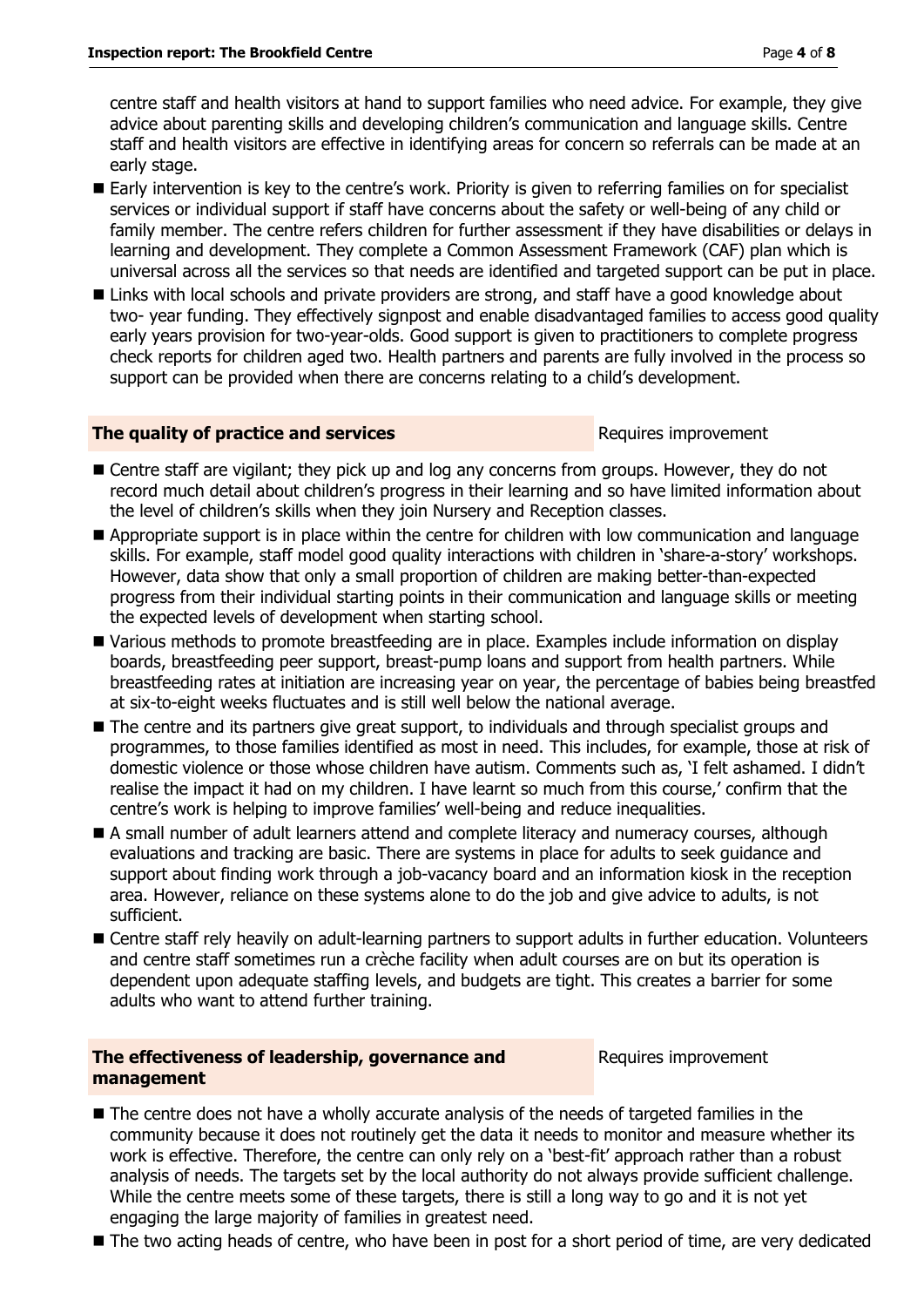to their work, and lines of responsibility are very clear. Centre staff work cohesively and targets are shared so everyone knows what needs to be put in place to secure improvement. Despite the lack of data, members of the advisory board know the centre's strengths and areas in need of improvement, understand how performance management is used to enhance the centre's services and are fully committed to closing the gap and improving outcomes for children and families.

- Arrangements to promote safeguarding are effective and centre staff and partners implement procedures consistently well. The needs of children subject to child protection plans and children in need are met and CAF plans are effective in securing support early on for families. Preventative work from family support workers and outreach workers is successful in improving outcomes for families.
- **Parents contribute their views to the centre. Through their representation on the parent forum and** the advisory board, they inform the centre about areas to improve. For instance, they suggest practical ways, such as advertising activities on social websites, to encourage families to attend.
- Resources are prioritised well to meet the needs of newly established groups of families who are most in need. Financial monitoring procedures are in place to ensure that the centre operates within the budget allowed. Family support workers use local community groups and businesses well to obtain additional funding to support family groups.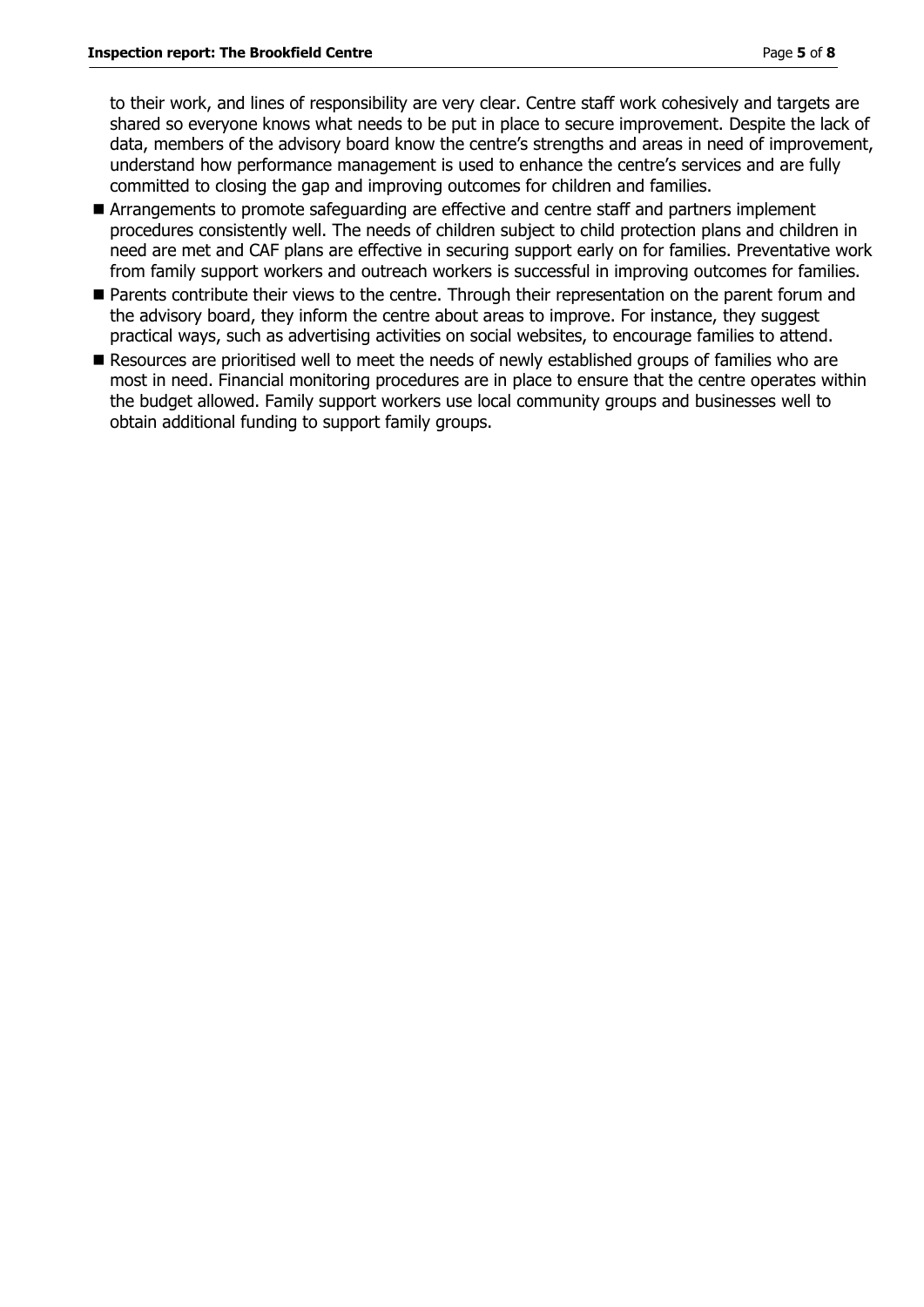# **What inspection judgements mean**

| Grade   | <b>Judgement</b>        | <b>Description</b>                                                                                                                                                                                   |
|---------|-------------------------|------------------------------------------------------------------------------------------------------------------------------------------------------------------------------------------------------|
| Grade 1 | Outstanding             | Practice consistently reflects the highest aspirations for children and<br>their families and as a result inequalities are reducing rapidly and gaps<br>are closing.                                 |
| Grade 2 | Good                    | Practice enables most children and their families to access good quality<br>services that improve children's wellbeing and achieve the stated<br>outcomes for families.                              |
| Grade 3 | Requires<br>improvement | Performance is not as good as it might reasonably be expected to be in<br>one or more key areas.                                                                                                     |
| Grade 4 | Inadequate              | The needs of children and families in its area are not being met and/or<br>the leaders and managers are not providing sufficient challenge to bring<br>about improvement to the quality of services. |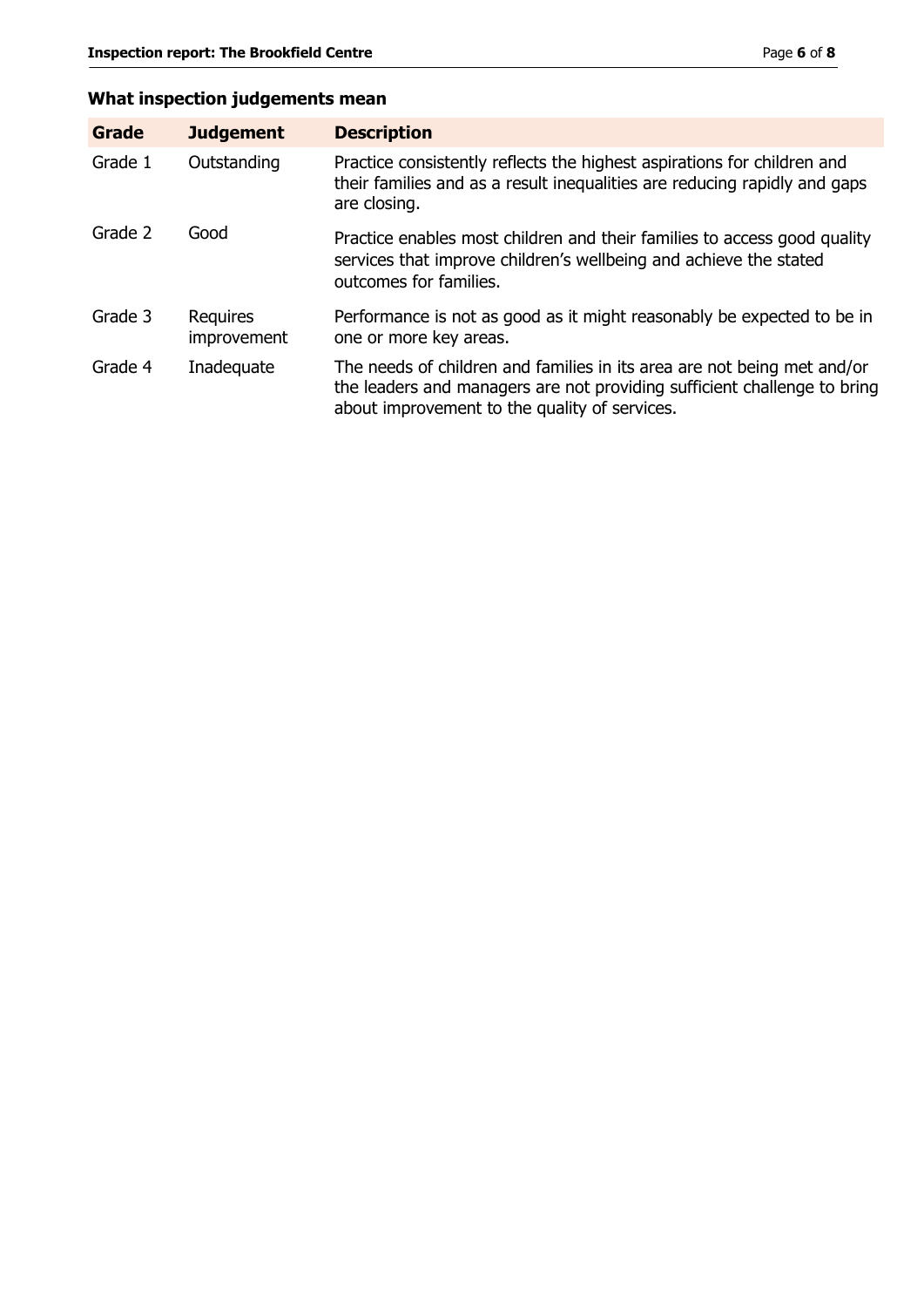# **Select details**

| Unique reference number                                                   | 23162                                                                                             |
|---------------------------------------------------------------------------|---------------------------------------------------------------------------------------------------|
| <b>Local authority</b>                                                    | Rotherham                                                                                         |
| <b>Inspection number</b>                                                  | 421514                                                                                            |
| <b>Managed by</b>                                                         | The governing body of Brookfield Swinton Primary School<br>on behalf of Rotherham Borough Council |
|                                                                           |                                                                                                   |
| <b>Approximate number of children under 871</b><br>five in the reach area |                                                                                                   |
| <b>Centre leader</b>                                                      | Lynsey Hadfield / Angela Woodward                                                                 |
| Date of previous inspection                                               | Not previously inspected                                                                          |
| <b>Telephone number</b>                                                   | 01709 334458                                                                                      |
| <b>Email address</b>                                                      | lynsey.hadfield@rotherham.gov.uk                                                                  |